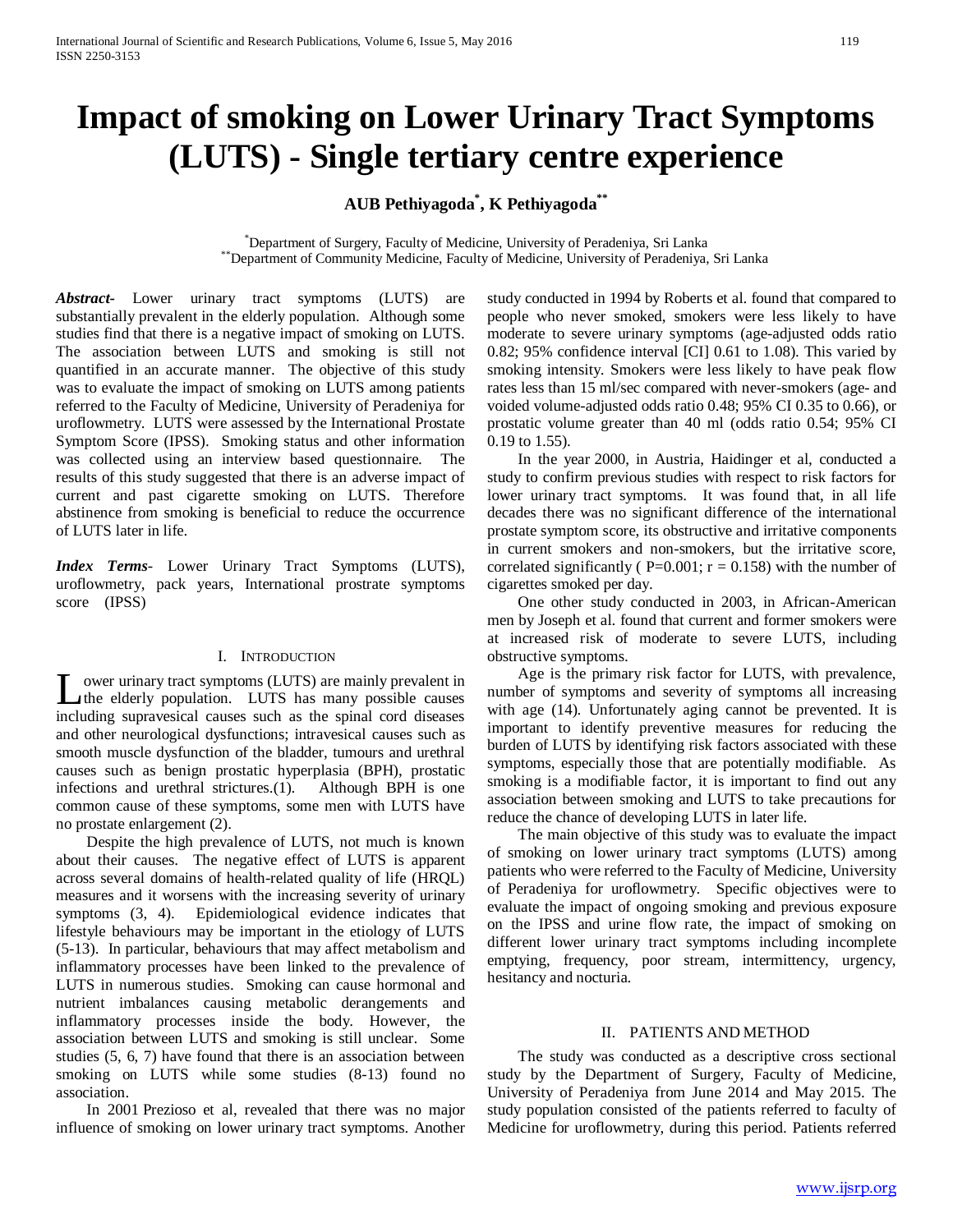to the faculty of Medicine Peradeniya for uroflowmetry were informed about the study and informed written consent was taken from patients who were willing to participate in this study. A total of 406 patients aged 10-90 years were included in this analysis. LUTS were assessed by the International Prostate Symptom Score (IPSS) (15), smoking status and other information was collected using an interviewer questionnaire by a MBBS qualified doctor. During the interview, patients were asked following questions which are parts of the IPSS**:** the frequency of sensation of not emptying your bladder completely after you finish urinating ( incomplete empty), the frequency of urinating again less than two hours after you finished urinating frequency), The frequency you found you stopped and started again several times when you urinated (intermittency), difficulty of you postponing urination (urgency), the frequency of weak urinary stream (weak stream), The frequency of pushing or straining to begin urination (Straining), the frequency you most typically get up to urinate from the time you went to bed until the time you got up in the morning (nocturia). According to their frequency total IPSS was calculated. Using an additional questionnaire, we inquired about smoking and calculated packyears of smoking. A pack-year being defined as 20 cigarettes /day for 1 year.

 Analysis was carried out using 20.0 version of the statistical package for the social sciences (SPSS). The total population was categorized in to three groups as smokers, non-smokers and exsmokers. Mean IPSS (out of 35) was calculated for each category. One way ANOVA test was used to detect any statistically significant difference between groups and as the above test showed a statistically significant difference between groups. We have performed Tukey post-hoc test to do find out the exact difference.

 Then we calculated mean scores for each lower urinary tract symptoms including incomplete empting, frequency, poor stream, intermittency, urgency, hesitation and nocturia (out of 5) in each category. One way ANOVA test and Tukey post-hoc test were used to detect any statistically significant difference between groups.

 Spearman's rank correlation coefficient was used to detect any correlation between the number of pack years smoked and the total IPSS. The same test was used to detect any correlation between the number of pack years smoked and mean score for each lower urinary tract symptom including incomplete empting, frequency, poor stream, intermittency, urgency, hesitation and nocturia to detect any association between smoking and storage symptoms of LUTS or smoking and voiding symptoms of LUTS.

## III. RESULTS

 The study sample of 406 patients with mean age was 61.75  $\pm$ 13.49 years. There were 92.9% (n=377) male patients and 7.1% (n=29) female patients.

Out of the sample  $31.68 \%$  (n=129) patients were current smokers. Their mean age was  $61.83 \pm 12.13$  years and mean **IPSS** was  $17.46 \pm 8.05$ . 47.04 % (n=191) patients have never smoked. Their mean age was 59.06 ±14.93 years and mean IPSS was  $15.05 \pm 7.99$ . Altogether 21.18 % ( n=86) patients were exsmokers and their mean age was  $67.25 \pm 9.67$  years and mean IPSS was 17.79 ±7.88.

 There was a statistically significant difference between groups as determined by one-way ANOVA (P=0.006). Tukey post-hoc test revealed that mean IPSS was significantly higher in smokers (17.4574, P=0.023) and ex smokers (17.7907, P*=*0.023) compared to non-smokers (15.0524). There were no statistically significant differences between smokers and ex-smokers (P=0.952). The difference between mean IPSS value of current smokers and non smokers was 2.33 and it is significant at the  $0.05$  level (P=  $0.011$ ). The difference between mean IPSS value of Ex smokers and non smokers was 2.7383 and it is also significant at the  $0.05$  level (P=  $0.009$ ). The difference between mean IPSS value of current smokers and Ex smokers was 1.1106 and it was not significant  $(P= 0.715)$ .

| Age group    | Male                   |    | Female          |   | Total           |    |
|--------------|------------------------|----|-----------------|---|-----------------|----|
|              |                        |    |                 |   |                 |    |
|              | Smoking status         | N  | Smoking status  | N | Smoking status  | N  |
| $<$ 30 years | <b>Current smokers</b> | 1  | Current smokers |   | Current smokers | 1  |
|              | Ex-smokers             |    | Ex-smokers      |   | Ex-smokers      |    |
|              | Non smokers            | 9  | Non smokers     | 2 | Non smokers     | 11 |
| 30-40 years  | Current smokers        | 7  | Current smokers |   | Current smokers | 7  |
|              | Ex-smokers             |    | Ex-smokers      |   | Ex-smokers      |    |
|              | Non smokers            | 12 | Non smokers     | 2 | Non smokers     | 14 |
| 40-50 years  | Current smokers        | 14 | Current smokers |   | Current smokers | 14 |
|              | Ex-smokers             | 6  | Ex-smokers      |   | Ex-smokers      | 6  |
|              | Non smokers            | 9  | Non smokers     | 6 | Non smokers     | 15 |
| 50-60years   | Current smokers        | 31 | Current smokers |   | Current smokers | 31 |
|              | Ex-smokers             | 13 | Ex-smokers      |   | Ex-smokers      | 13 |
|              | Non smokers            | 38 | Non smokers     | 8 | Non smokers     | 46 |
| 60-70 years  | Current smokers        | 46 | Current smokers |   | Current smokers | 46 |
|              | Ex-smokers             | 36 | Ex-smokers      |   | Ex-smokers      | 36 |
|              | Non smokers            | 54 | Non smokers     | 7 | Non smokers     | 61 |

**Table 1 - Description of the study population by gender, age and smoking status**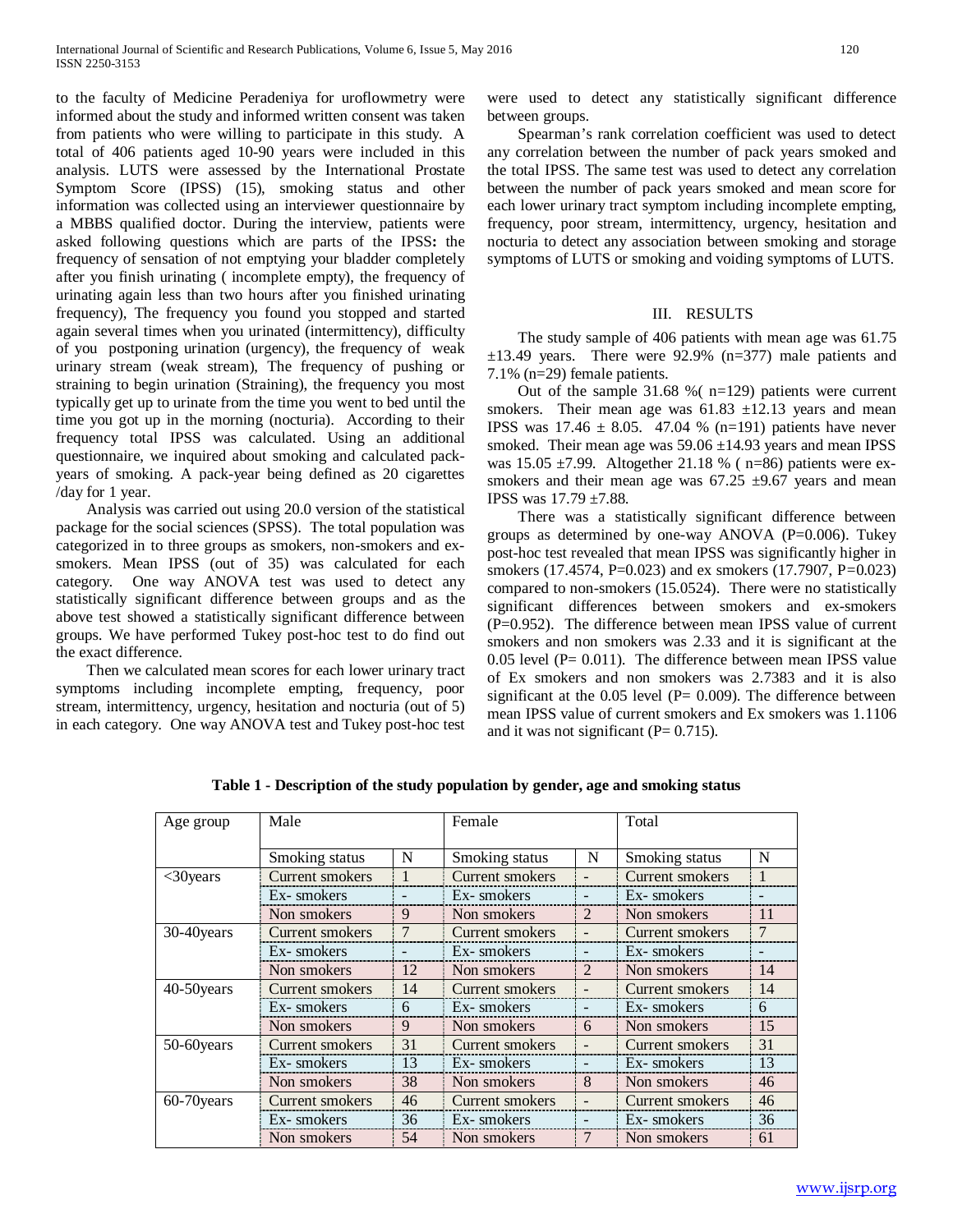| 70-80 years | Current smokers | 26  | Current smokers |    | Current smokers | 26  |
|-------------|-----------------|-----|-----------------|----|-----------------|-----|
|             | Ex-smokers      | 24  | Ex-smokers      |    | Ex-smokers      | 24  |
|             | Non smokers     | 34  | Non smokers     |    | Non smokers     | 38  |
| $>80$ years | Current smokers | 4   | Current smokers |    | Current smokers |     |
|             | Ex-smokers      |     | Ex-smokers      |    | Ex-smokers      |     |
|             | Non smokers     |     | Non smokers     |    | Non smokers     |     |
| Гоtal       |                 | 377 |                 | 29 |                 | 406 |

N= Number

# **Table 2 – Description of the study population by smoking status and IPSS values**

| Group           | <b>Number</b> | Mean IPSS | Standard  | 95% Confidence Interval for Mean |             |
|-----------------|---------------|-----------|-----------|----------------------------------|-------------|
|                 |               |           | deviation | Lower Bound                      | Upper Bound |
| Current smokers | 129           | 17.3846   | 8.06215   | 15.9856                          | 18.7836     |
| Non smokers     | 86            | 15.0524   | 7.99127   | 13.9118                          | 16.1929     |
| Ex smokers      | 191           | 17.7907   | 7.87717   | 16.1018                          | 19.4796     |
| Total           | 406           | 16.3759   | 8.06859   | 15.5897                          | 17.1621     |

 Poor stream was the commonest symptom in all three groups, but mean score for that, is significantly higher in exsmokers (3.4070, P=0.009). Even though current smokers have higher mean score for that (3.0543), it is not statistically significant. Likewise mean scores for each and every symptom including incomplete empting, frequency of micturition, intermittency, urgency, hesitancy, and nocturia were higher in both smokers and ex-smokers than non-smokers but only some of those differences are statistically significant. (Summary table 3,4 and 5)

# **Table 3 – Comparison of mean values of different types of lower urinary tract symptoms between current smokers and nonsmokers**

| Symptom          | of<br>Mean<br><b>IPSS</b> | Mean IPSS of non | Difference of mean | Significance* |
|------------------|---------------------------|------------------|--------------------|---------------|
|                  | current smokers           | smokers          | values             |               |
| Incomplete empty | 2.6172                    | 2.4188           | 0.1983             | 0.640         |
| Frequency        | 2.6797                    | 2.0576           | 0.6221             | 0.009         |
| Intermittency    | 2.6512                    | 2.2094           | 0.4417             | 0.114         |
| Urgency          | 2.6744                    | 2.0684           | 0.6060             | 0.016         |
| Weak stream      | 3.0543                    | 2.6492           | 0.4050             | 0.172         |
| Straining        | 1.4219                    | 1.3508           | 0.0710             | 0.940         |
| Nocturia         | 2.3211                    | 2.5930           | 0.0898             | 0.891         |

\* Tukey post- hoc test

# **Table 4 – Comparison of mean values of different types of lower urinary tract symptoms between ex-smokers and nonsmokers**

| Symptom          | <b>IPSS</b><br>Mean<br>of<br>Ex smokers | Mean IPSS of non<br>smokers | Difference of mean<br>values | Significance |
|------------------|-----------------------------------------|-----------------------------|------------------------------|--------------|
| Incomplete empty | 3.0000                                  | 2.4188                      | 0.5811                       | 0.055        |
| Frequency        | 1.9302                                  | 2.0576                      | $-0.1273$                    | 0.855        |
| Intermittency    | 2.6279                                  | 2.2094                      | 0.4184                       | 0.222        |
| Urgency          | 2.7093                                  | 2.0684                      | 0.6408                       | 0.028        |
| Weak stream      | 3.4070                                  | 2.6492                      | 0.7577                       | 0.009        |
| Straining        | 1.5581                                  | 1.3508                      | 0.2073                       | 0.668        |
| Nocturia         | 2.5930                                  | 2.3211                      | 0.2719                       | 0.444        |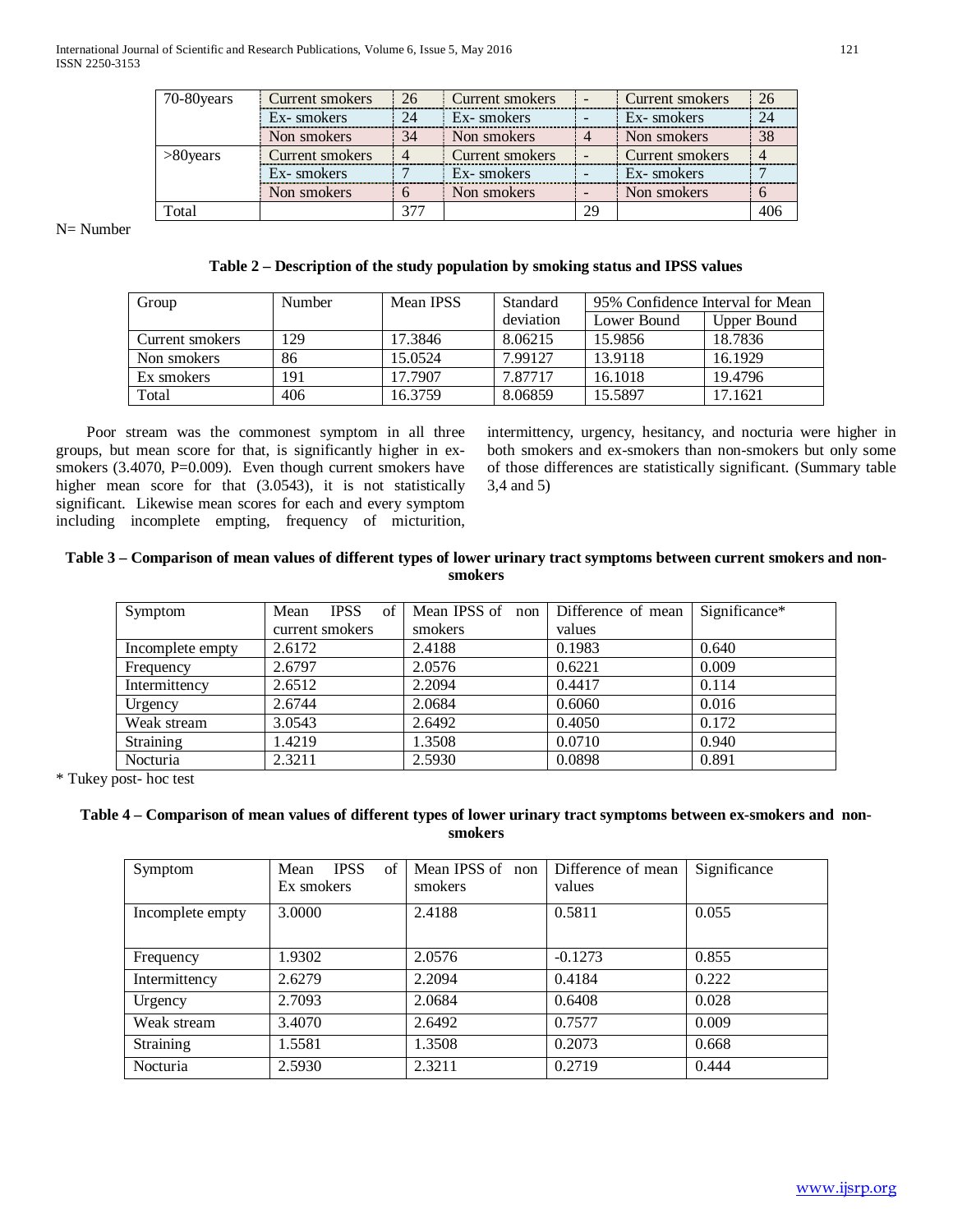| Symptom          | <b>IPSS</b><br>of<br>Mean | Mean IPSS of ex- | Difference of mean | Significance |
|------------------|---------------------------|------------------|--------------------|--------------|
|                  | current smokers           | smokers          | values             |              |
| Incomplete empty | 2.6172                    | 3.0000           | $-0.3828$          | 0.332        |
| Frequency        | 2.6797                    | 1.9302           | 0.7494             | 0.010        |
| Intermittency    | 2.6512                    | 2.6279           | 0.0232             | 0.996        |
| Urgency          | 2.6744                    | 2.7093           | $-0.0348$          | 0.991        |
| Weak stream      | 3.0543                    | 3.4070           | $-0.3527$          | 0.406        |
| Straining        | 1.4219                    | 1.5581           | $-0.1362$          | 0.859        |
| Nocturia         | 2.4109                    | 2.5930           | $-0.1821$          | 0.727        |

## **Table 5 – Comparison of mean values of different types of lower urinary tract symptoms between current smokers and exsmokers**

#### IV. DISCUSSION

 This study revealed that current smoking and ex- smoking status were significantly associated with the intensity of LUTS. The mean total IPSS was higher in current smokers and exsmokers compared to non-smokers. Several studies carried out previously showed an adverse effect of smoking on LUTS (5-7). Smoking can cause hormonal and nutrient imbalances affecting the bladder and collagen synthesis, thus smoking can affects bladder wall strength and detrusor instability, becoming an etiology for LUTS. Nicotine increases sympathetic nervous system activity (16) and might contribute to LUTS via an increase in the tone of the prostate and bladder smooth muscle and by this mechanism it may exacerbate storage (irritative) urinary symptoms (7). Haidinger et al. (12) demonstrated that irritative symptoms correlated positively with the number of cigarettes smoked per day. However, Platz et al.(7) noted that obstructive symptoms were more strongly associated than irritative symptoms with current smoking. However the present study did not suggest any specific association between smoking and either of obstructive or irritative symptoms, but it showed that mean scores for each and every lower urinary tract symptom is higher in smokers and ex-smokers than non-smokers even though only some are statistically significant. Smoking is thought to be associated with higher concentrations of testosterone (17). A higher testosterone concentration is associated with higher intraprostatic dihydrotestosterone levels, which is thought to be important in the development of BPH and LUTS (18). Alteration in levels of serum androgenic and estrogenic steroid hormones among smokers has been hypothesized as a potential mechanism in the induction and maintenance of BPH (19-21), and Platz et al. (7) hypothesized that elevations in intraprostatic androgens, mainly dihydrotestosterone, resulting from a history of sustained smoking, may be associated with prostate enlargement. Smokers pass several toxins which are in cigarettes, in their urine (22). Those toxins can cause irritation of the bladder causing LUTS.As the exact etiology is still not established those will be points for future studies.

 There is no significant difference between the mean total IPSS values of current smokers and ex smokers.

#### V. CONCLUSION

 Current smoking and past smoking status are significantly associated with the intensity of LUTS. Both irritative lower urinary tract symptoms and obstructive lower urinary tract symptoms were found to be worse in current and ex-smokers compared to non-smokers.

#### **REFERENCES**

- [1] Russell RCG, Bulstrode CJK, O'Connell PR. 2008, Bailey and Love's Short practice of surgery 25th edition.
- [2] Thorpe A, Neal D. Benign prostatic hyperplasia. Lancet 2003; 361: 1359– 67
- [3] Girman CJ, Jacobsen SJ, Tsukamoto T, Richard F, Garraway WM, et al. (1998)
- [4] Health-related quality of life associated with lower urinary tract symptoms in four countries. Urology 51: 428–436.
- [5] Coyne KS, Wein AJ, Tubaro A, Sexton CC, Thompson CL, et al. (2009) The burden of lower urinary tract symptoms: evaluating the effect of LUTS on health-related quality of life, anxiety and depression: EpiLUTS. BJU Int 103 Suppl 3: 4–11.
- [6] Joseph MA, Harlow SD, Wei JT et al. Risk factors for lower urinary tract symptoms in a population-based sample of African-American men. Am J Epidemiol 2003; 157: 906–14
- [7] Koskimaki J, Hakama M, Huhtala H, Tammela TL. Association of smoking with lower urinary tract symptoms.J Urol 1998; 159: 1580–2
- [8] Platz EA, Rimm EB, Kawachi I et al. Alcohol consumption, cigarette smoking, and risk of benign prostatic hyperplasia. Am J Epidemiol 1999; 149: 106–15
- [9] Prezioso D, Catuogno C, Galassi P, D'Andrea G, Castello G, Pirritano D. Life-style in patients with LUTS suggestive of BPH. Eur Urol 2001; 40: 9– 12
- [10] Klein BE, Klein R, Lee KE, Bruskewitz RC. Correlates of urinary symptom scores in men. Am J Public Health 1999; 89: 1745–8
- [11] Roberts RO, Jacobsen SJ, Rhodes T et al. Cigarette smoking and prostatism: a biphasic association? Urology 1994; 43: 797–801
- [12] Roberts RO, Tsukamoto T, Kumamoto Y et al. Association between cigarette smoking and prostatism in a Japanese community. Prostate 1997; 30: 154–9
- [13] Haidinger G, Temml C, Schatzl G et al. Risk factors for lower urinary tract symptoms in elderly men. For the Prostate Study Group of the Austrian Society of Urology. Eur Urol 2000; 37: 413–20
- [14] Lee E, Park MS, Shin C et al. A high-risk group for prostatism: a population-based epidemiological study in Korea. Br J Urol 1997; 79: 736– 41
- [15] Irwin DE, Milsom I, Kopp Z, Abrams P, Artibani W, et al. (2009) Prevalence, severity and symptom bother of lower urinary tract symptoms